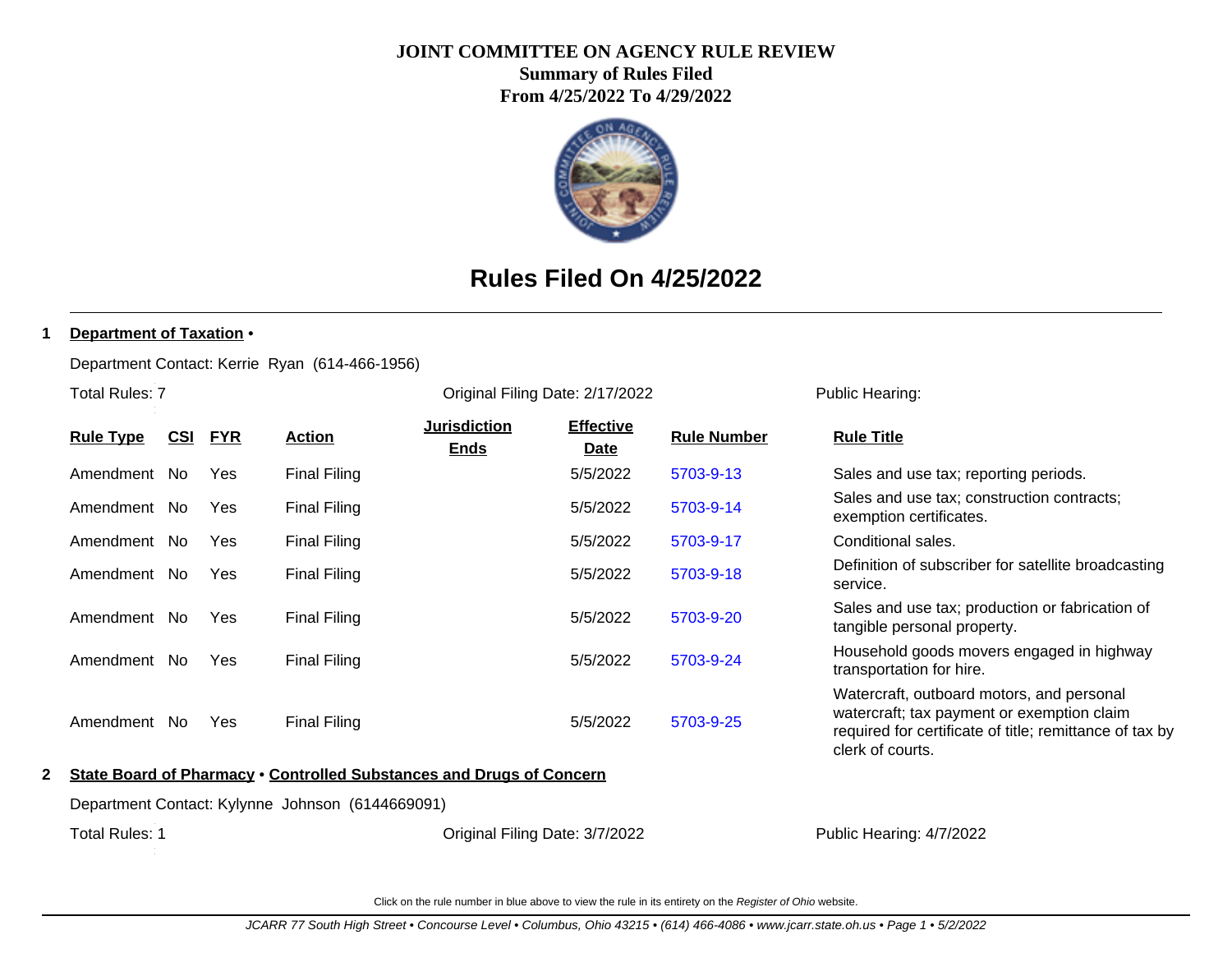|   | <b>Rule Type</b> | <b>CSI</b> | <b>FYR</b> | <b>Action</b>                                                          | <b>Jurisdiction</b><br><b>Ends</b> | <b>Effective</b><br><b>Date</b> | <b>Rule Number</b> | <b>Rule Title</b>                                                                 |
|---|------------------|------------|------------|------------------------------------------------------------------------|------------------------------------|---------------------------------|--------------------|-----------------------------------------------------------------------------------|
|   | Amendment Yes    |            | No         | <b>Refiled Filing</b>                                                  | 5/25/2022                          |                                 | 4729:9-1-01        | Schedule I controlled substances.                                                 |
| 3 |                  |            |            | State Board of Registration for Professional Engineers and Surveyors . |                                    |                                 |                    |                                                                                   |
|   |                  |            |            | Department Contact: John F. Greenhalge (614-466-3651)                  |                                    |                                 |                    |                                                                                   |
|   | Total Rules: 46  |            |            |                                                                        | Original Filing Date: 4/25/2022    |                                 |                    | Public Hearing:                                                                   |
|   | <b>Rule Type</b> | CSI        | <b>FYR</b> | <b>Action</b>                                                          | <b>Jurisdiction</b><br><b>Ends</b> | <b>Effective</b><br><b>Date</b> | <b>Rule Number</b> | <b>Rule Title</b>                                                                 |
|   | No Change        | Yes        | Yes        | <b>FYR</b>                                                             | 7/24/2022                          |                                 | 4733-1-01          | Notice for change of rule.                                                        |
|   | No Change        | Yes        | Yes        | <b>FYR</b>                                                             | 7/24/2022                          |                                 | 4733-1-02          | Name.                                                                             |
|   | No Change        | Yes        | Yes        | <b>FYR</b>                                                             | 7/24/2022                          |                                 | 4733-1-03          | Headquarters.                                                                     |
|   | No Change        | Yes        | Yes        | <b>FYR</b>                                                             | 7/24/2022                          |                                 | 4733-1-04          | Board seal.                                                                       |
|   | No Change        |            | Yes Yes    | <b>FYR</b>                                                             | 7/24/2022                          |                                 | 4733-3-01          | The chairperson.                                                                  |
|   | No Change        | Yes        | Yes        | <b>FYR</b>                                                             | 7/24/2022                          |                                 | 4733-3-02          | The vice-chairperson.                                                             |
|   | No Change        |            | Yes Yes    | <b>FYR</b>                                                             | 7/24/2022                          |                                 | 4733-3-03          | The secretary.                                                                    |
|   | No Change        | Yes        | Yes        | <b>FYR</b>                                                             | 7/24/2022                          |                                 | 4733-3-04          | The executive director.                                                           |
|   | No Change        |            | Yes Yes    | <b>FYR</b>                                                             | 7/24/2022                          |                                 | 4733-3-05          | Vacancies.                                                                        |
|   | No Change        | Yes        | Yes        | <b>FYR</b>                                                             | 7/24/2022                          |                                 | 4733-9-02          | Acceptable engineering experience defined.                                        |
|   | No Change        |            | Yes Yes    | <b>FYR</b>                                                             | 7/24/2022                          |                                 | 4733-9-05          | Compliance with examination policies and<br>procedures.                           |
|   | No Change        |            | Yes Yes    | <b>FYR</b>                                                             | 7/24/2022                          |                                 | 4733-9-06          | Noncompliant conduct in association with<br>examinations.                         |
|   | No Change        | Yes        | Yes        | <b>FYR</b>                                                             | 7/24/2022                          |                                 | 4733-9-07          | Consequences of noncompliant conduct with<br>examination policies and procedures. |
|   | No Change        | Yes        | Yes        | <b>FYR</b>                                                             | 7/24/2022                          |                                 | 4733-9-08          | Comity applications for noncompliant examinees.                                   |
|   | No Change        | Yes        | Yes        | <b>FYR</b>                                                             | 7/24/2022                          |                                 | 4733-17-01         | Form of application.                                                              |
|   | No Change        |            | Yes Yes    | <b>FYR</b>                                                             | 7/24/2022                          |                                 | 4733-19-01         | Application, examination, registration and renewal<br>fees.                       |
|   | No Change        | Yes        | Yes        | <b>FYR</b>                                                             | 7/24/2022                          |                                 | 4733-20-01         | Voluntary certificate ceremony.                                                   |
|   | No Change        |            | Yes Yes    | <b>FYR</b>                                                             | 7/24/2022                          |                                 | 4733-21-01         | Certificate of registration.                                                      |
|   |                  |            |            |                                                                        |                                    |                                 |                    |                                                                                   |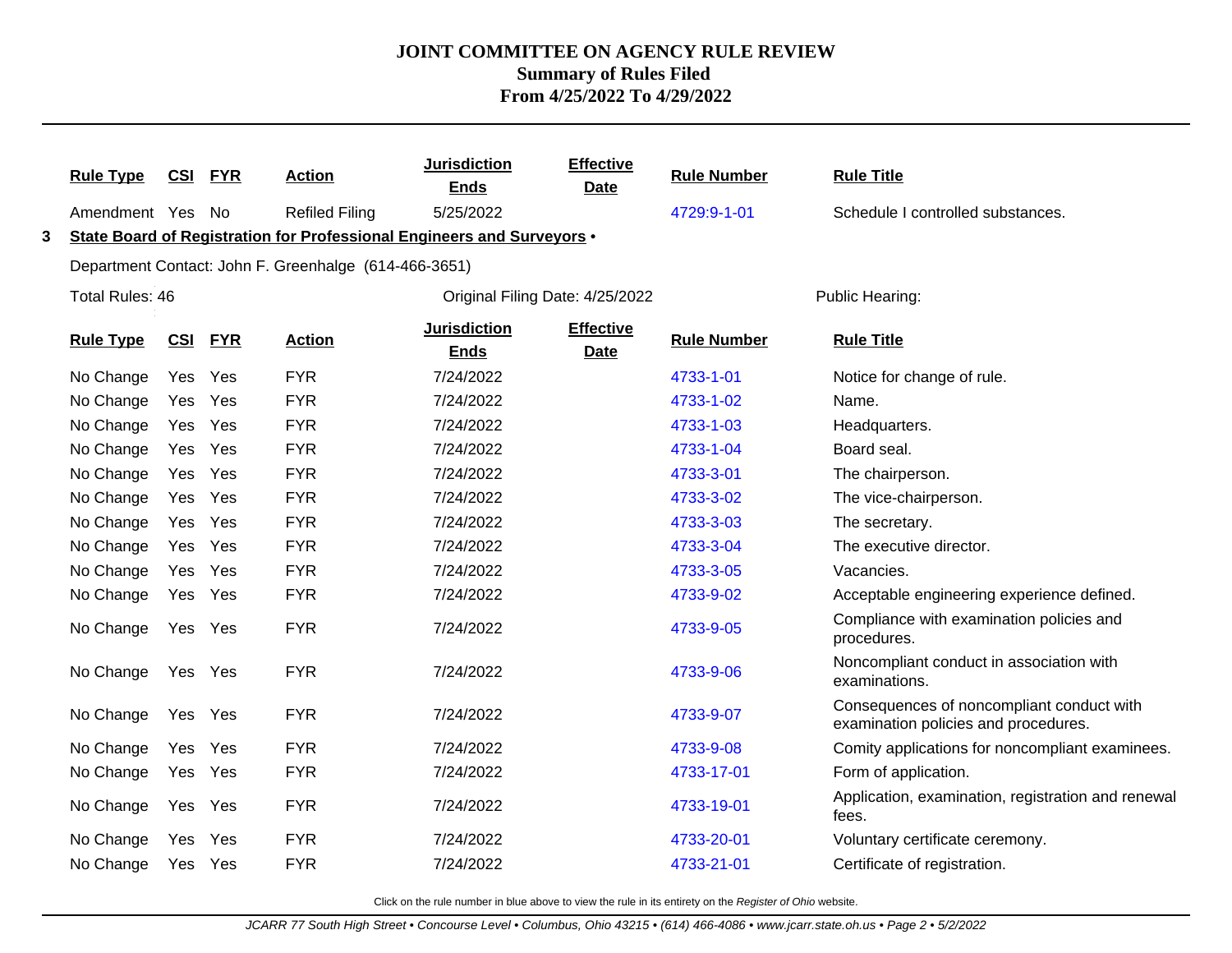| No Change |         | Yes Yes | <b>FYR</b> | 7/24/2022 | 4733-23-01 | Registrant's seal.                                                     |
|-----------|---------|---------|------------|-----------|------------|------------------------------------------------------------------------|
| No Change | Yes     | Yes     | <b>FYR</b> | 7/24/2022 | 4733-31-01 | Surveying defined.                                                     |
| No Change | Yes     | Yes     | <b>FYR</b> | 7/24/2022 | 4733-35-01 | Preamble.                                                              |
| No Change | Yes     | Yes     | <b>FYR</b> | 7/24/2022 | 4733-35-02 | Integrity.                                                             |
| No Change | Yes Yes |         | <b>FYR</b> | 7/24/2022 | 4733-35-03 | Responsibility to the public.                                          |
| No Change | Yes     | Yes     | <b>FYR</b> | 7/24/2022 | 4733-35-04 | Public statements and certifications.                                  |
| No Change | Yes     | Yes     | <b>FYR</b> | 7/24/2022 | 4733-35-05 | Conflict of interest.                                                  |
| No Change | Yes     | Yes     | <b>FYR</b> | 7/24/2022 | 4733-35-06 | Solicitation of employment.                                            |
| No Change | Yes     | Yes     | <b>FYR</b> | 7/24/2022 | 4733-35-07 | Improper conduct.                                                      |
| No Change | Yes     | Yes     | <b>FYR</b> | 7/24/2022 | 4733-35-08 | Other jurisdiction.                                                    |
| No Change | Yes     | Yes     | <b>FYR</b> | 7/24/2022 | 4733-35-09 | Records.                                                               |
| No Change | Yes     | Yes     | <b>FYR</b> | 7/24/2022 | 4733-37-02 | Research and investigation.                                            |
| No Change | Yes     | Yes     | <b>FYR</b> | 7/24/2022 | 4733-37-06 | Descriptions.                                                          |
| No Change | Yes     | Yes     | <b>FYR</b> | 7/24/2022 | 4733-37-07 | Subdivisions.                                                          |
| No Change | Yes Yes |         | <b>FYR</b> | 7/24/2022 | 4733-38-01 | Preamble.                                                              |
| No Change | Yes     | Yes     | <b>FYR</b> | 7/24/2022 | 4733-38-02 | Research and investigation.                                            |
| No Change | Yes Yes |         | <b>FYR</b> | 7/24/2022 | 4733-38-03 | Monumentation.                                                         |
| No Change | Yes     | Yes     | <b>FYR</b> | 7/24/2022 | 4733-38-04 | Measurement specifications.                                            |
| No Change | Yes     | Yes     | <b>FYR</b> | 7/24/2022 | 4733-38-05 | Mortgage location survey plat.                                         |
| No Change | Yes     | Yes     | <b>FYR</b> | 7/24/2022 | 4733-39-01 | Preamble.                                                              |
| No Change | Yes     | Yes     | <b>FYR</b> | 7/24/2022 | 4733-39-02 | Definitions.                                                           |
| No Change | Yes     | Yes     | <b>FYR</b> | 7/24/2022 | 4733-39-06 | Fees.                                                                  |
| No Change | Yes     | Yes     | <b>FYR</b> | 7/24/2022 | 4733-39-07 | Exemptions.                                                            |
| No Change | Yes     | Yes     | <b>FYR</b> | 7/24/2022 | 4733-40-01 | Definitions in accordance with section 1347.15 of<br>the Revised Code. |
| No Change | Yes Yes |         | <b>FYR</b> | 7/24/2022 | 4733-40-02 | Procedures for accessing confidential personal<br>information.         |
| No Change | Yes     | Yes     | <b>FYR</b> | 7/24/2022 | 4733-40-03 | Valid reasons for accessing confidential<br>information.               |
| No Change | Yes Yes |         | <b>FYR</b> | 7/24/2022 | 4733-40-04 | Confidentiality statements.                                            |
|           |         |         |            |           |            |                                                                        |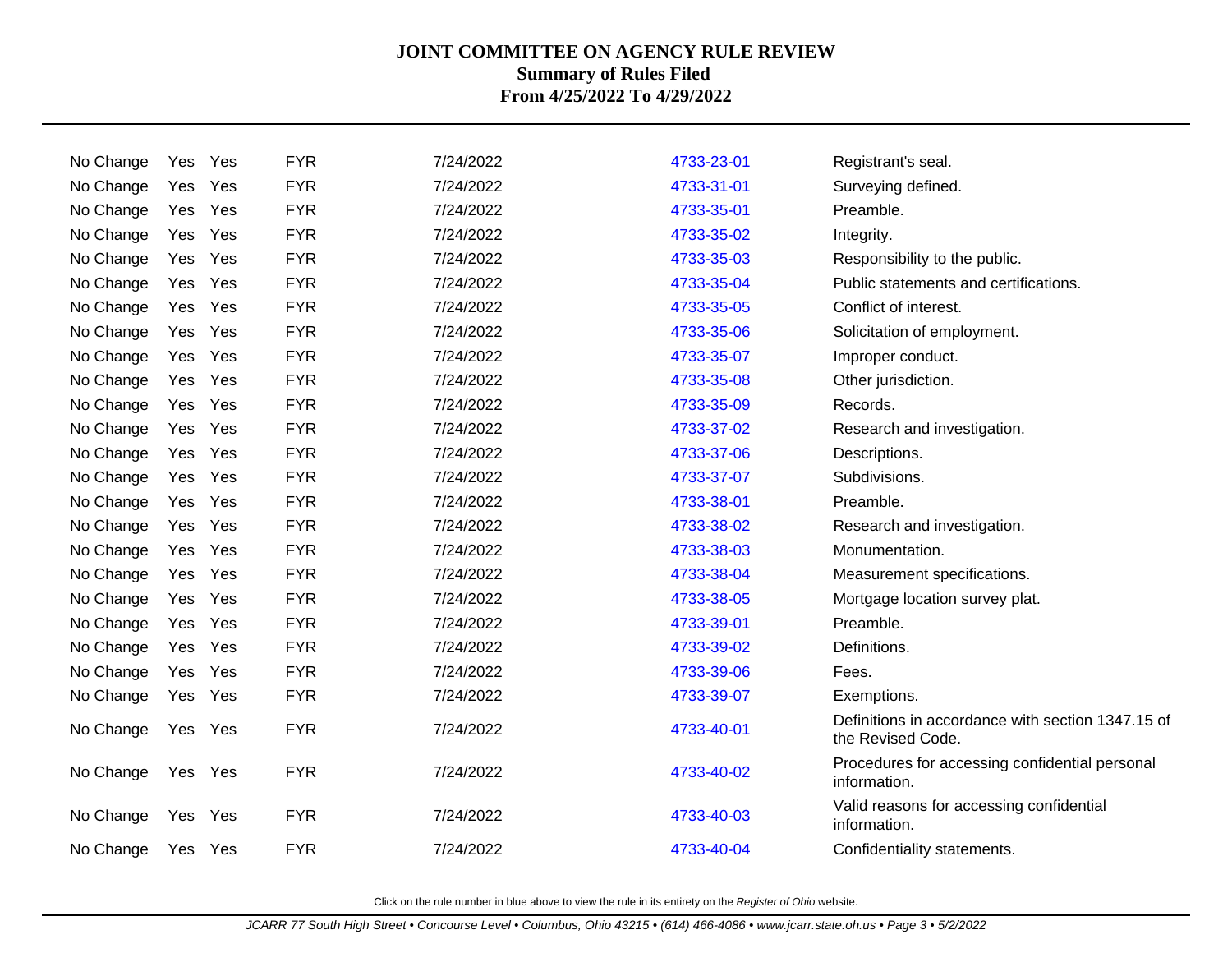| 4 | No Change             |     | Yes Yes    | <b>FYR</b><br>State Board of Registration for Professional Engineers and Surveyors . | 7/24/2022                          |                                 | 4733-40-05                                                                                               | Restricting and logging access to confidential<br>personal information in computerized personal<br>information systems. |
|---|-----------------------|-----|------------|--------------------------------------------------------------------------------------|------------------------------------|---------------------------------|----------------------------------------------------------------------------------------------------------|-------------------------------------------------------------------------------------------------------------------------|
|   |                       |     |            | Department Contact: John F. Greenhalge (614-466-3651)                                |                                    |                                 |                                                                                                          |                                                                                                                         |
|   | Total Rules: 14       |     |            |                                                                                      |                                    | Original Filing Date: 4/25/2022 |                                                                                                          | Public Hearing: 5/27/2022                                                                                               |
|   | <b>Rule Type</b>      | CSI | <b>FYR</b> | <b>Action</b>                                                                        | <b>Jurisdiction</b><br><b>Ends</b> | <b>Effective</b><br><b>Date</b> | <b>Rule Number</b>                                                                                       | <b>Rule Title</b>                                                                                                       |
|   | Amendment Yes         |     | Yes        | <b>Original Filing</b>                                                               | 6/29/2022                          |                                 | 4733-5-02                                                                                                | Notice of meeting.                                                                                                      |
|   | Amendment Yes         |     | Yes        | <b>Original Filing</b>                                                               | 6/29/2022                          |                                 | 4733-9-01                                                                                                | Experience and examinations.                                                                                            |
|   | Amendment Yes         |     | Yes        | <b>Original Filing</b>                                                               | 6/29/2022                          |                                 | 4733-9-04                                                                                                | Examinations and minimum grades and intern<br>certificates.                                                             |
|   | Amendment Yes Yes     |     |            | <b>Original Filing</b>                                                               | 6/29/2022                          |                                 | 4733-13-01                                                                                               | Comity and temporary registration.                                                                                      |
|   | Amendment Yes Yes     |     |            | <b>Original Filing</b>                                                               | 6/29/2022                          |                                 | 4733-25-01                                                                                               | Reinstatement of an expired certificate of<br>registration.                                                             |
|   | Amendment Yes         |     | Yes        | <b>Original Filing</b>                                                               | 6/29/2022                          |                                 | 4733-29-01                                                                                               | Principles and practice examinations.                                                                                   |
|   | Amendment Yes         |     | Yes        | <b>Original Filing</b>                                                               | 6/29/2022                          |                                 | 4733-33-01                                                                                               | Examinations for surveyors.                                                                                             |
|   | Amendment Yes         |     | Yes        | <b>Original Filing</b>                                                               | 6/29/2022                          |                                 | 4733-37-01                                                                                               | Preamble.                                                                                                               |
|   | Amendment Yes         |     | Yes        | <b>Original Filing</b>                                                               | 6/29/2022                          |                                 | 4733-37-03                                                                                               | Monumentation.                                                                                                          |
|   | Amendment Yes         |     | Yes        | <b>Original Filing</b>                                                               | 6/29/2022                          |                                 | 4733-37-04                                                                                               | Measurement specifications.                                                                                             |
|   | Amendment Yes         |     | Yes        | <b>Original Filing</b>                                                               | 6/29/2022                          |                                 | 4733-37-05                                                                                               | Plat of survey.                                                                                                         |
|   | Amendment Yes         |     | Yes        | <b>Original Filing</b>                                                               | 6/29/2022                          |                                 | 4733-39-03                                                                                               | Applications and filing requirements.                                                                                   |
|   | Amendment Yes         |     | Yes        | <b>Original Filing</b>                                                               | 6/29/2022                          |                                 | 4733-39-04                                                                                               | Annual renewal filing.                                                                                                  |
|   | Amendment Yes Yes     |     |            | <b>Original Filing</b>                                                               | 6/29/2022                          |                                 | 4733-39-05                                                                                               | Certificate of authorization.                                                                                           |
| 5 |                       |     |            | <b>State Teachers Retirement System . Defined Benefits</b>                           |                                    |                                 |                                                                                                          |                                                                                                                         |
|   |                       |     |            | Department Contact: Lisa Neesvig (614-227-2913)                                      |                                    |                                 |                                                                                                          |                                                                                                                         |
|   | <b>Total Rules: 3</b> |     |            |                                                                                      |                                    | Original Filing Date: 2/18/2022 |                                                                                                          | Public Hearing:                                                                                                         |
|   | <b>Rule Type</b>      | CSI | <b>FYR</b> | <b>Action</b>                                                                        | <b>Jurisdiction</b><br><b>Ends</b> | <b>Effective</b><br><b>Date</b> | <b>Rule Number</b>                                                                                       | <b>Rule Title</b>                                                                                                       |
|   | Amendment No          |     | No.        | <b>Final Filing</b>                                                                  |                                    | 5/5/2022                        | $3307:1 - 2 - 01$                                                                                        | Service credit.                                                                                                         |
|   |                       |     |            |                                                                                      |                                    |                                 | Click on the rule number in blue above to view the rule in its entirety on the Register of Ohio website. |                                                                                                                         |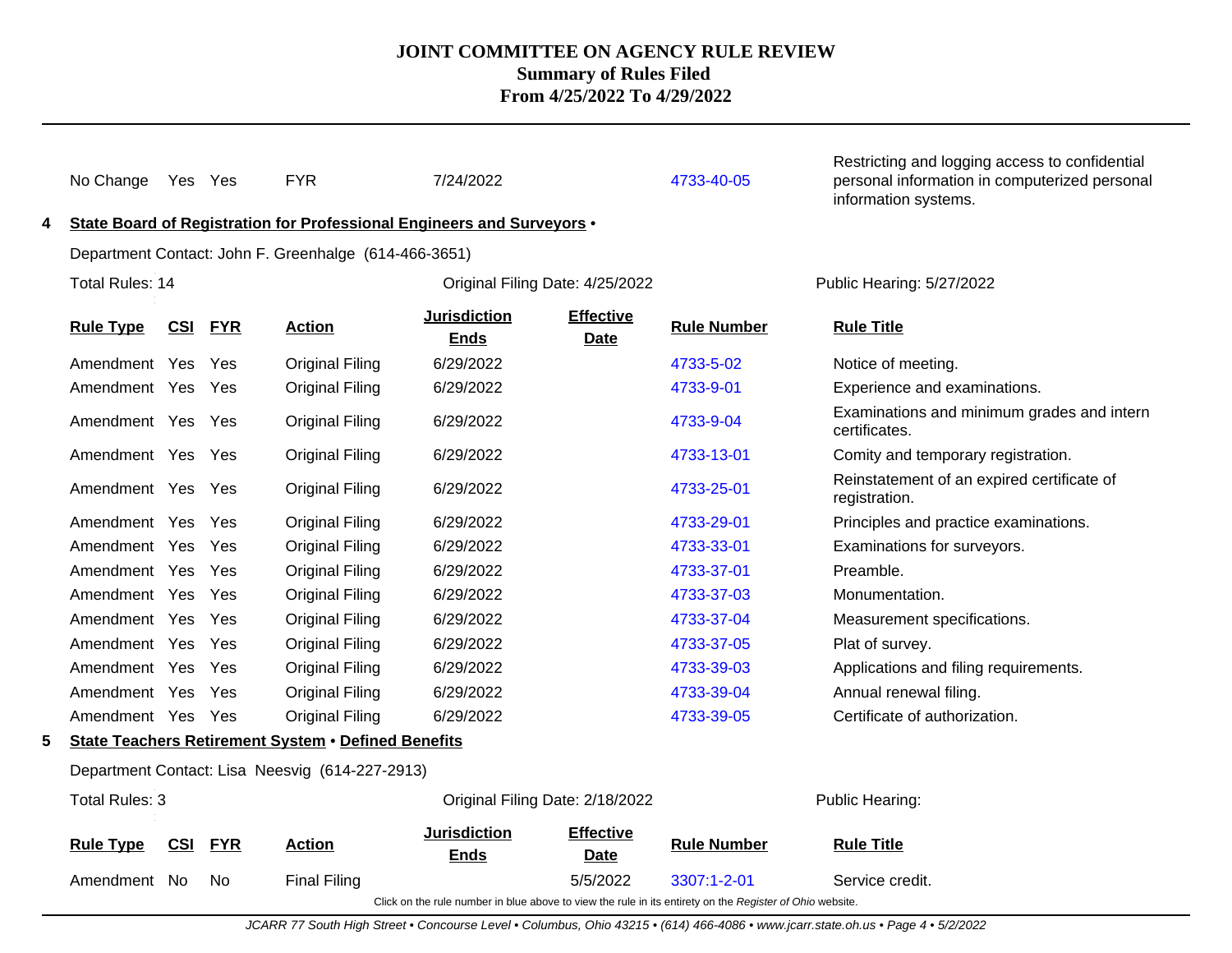|              | Amendment No                                             |            | No.        | <b>Final Filing</b>                             |                                    | 5/5/2022                        | 3307:1-6-01        | Determination of temporary supplementary benefit<br>fund.                    |
|--------------|----------------------------------------------------------|------------|------------|-------------------------------------------------|------------------------------------|---------------------------------|--------------------|------------------------------------------------------------------------------|
|              | Amendment No                                             |            | No         | <b>Final Filing</b>                             |                                    | 5/5/2022                        | 3307:1-11-04       | Health care services - health care assistance<br>program.                    |
| 6            | State Teachers Retirement System .                       |            |            |                                                 |                                    |                                 |                    |                                                                              |
|              | Department Contact: Lisa Neesvig (614-227-2913)          |            |            |                                                 |                                    |                                 |                    |                                                                              |
|              | <b>Total Rules: 1</b><br>Original Filing Date: 2/18/2022 |            |            |                                                 |                                    |                                 |                    | Public Hearing:                                                              |
|              | <b>Rule Type</b>                                         | CSI        | <b>FYR</b> | <b>Action</b>                                   | <b>Jurisdiction</b><br><b>Ends</b> | <b>Effective</b><br><b>Date</b> | <b>Rule Number</b> | <b>Rule Title</b>                                                            |
|              | Amendment No                                             |            | No.        | <b>Final Filing</b>                             |                                    | 5/5/2022                        | 3307-4-01          | Membership and contribution.                                                 |
| $\mathbf{7}$ | <b>State Teachers Retirement System .</b>                |            |            |                                                 |                                    |                                 |                    |                                                                              |
|              | Department Contact: Lisa Neesvig (614-227-2913)          |            |            |                                                 |                                    |                                 |                    |                                                                              |
|              | <b>Total Rules: 2</b><br>Original Filing Date: 2/18/2022 |            |            |                                                 |                                    |                                 |                    | Public Hearing: 3/23/2022                                                    |
|              | <b>Rule Type</b>                                         | <u>CSI</u> | <b>FYR</b> | <b>Action</b>                                   | <b>Jurisdiction</b><br><b>Ends</b> | <b>Effective</b><br><b>Date</b> | <b>Rule Number</b> | <b>Rule Title</b>                                                            |
|              | Amendment No                                             |            | Yes        | <b>Final Filing</b>                             |                                    | 5/5/2022                        | 3307-2-01          | Nomination and election of members of the<br>retirement board.               |
|              | Amendment No                                             |            | Yes        | <b>Final Filing</b>                             |                                    | 5/5/2022                        | 3307-2-02          | Election of successor member when vacancy<br>occurs on the retirement board. |
| 8            | State Teachers Retirement System .                       |            |            |                                                 |                                    |                                 |                    |                                                                              |
|              |                                                          |            |            | Department Contact: Lisa Neesvig (614-227-2913) |                                    |                                 |                    |                                                                              |
|              | <b>Total Rules: 1</b>                                    |            |            |                                                 | Original Filing Date: 2/18/2022    |                                 |                    | Public Hearing:                                                              |
|              | <b>Rule Type</b>                                         | CSI        | <b>FYR</b> | <b>Action</b>                                   | <b>Jurisdiction</b><br><b>Ends</b> | <b>Effective</b><br><b>Date</b> | <b>Rule Number</b> | <b>Rule Title</b>                                                            |
|              | Amendment No                                             |            | Yes        | <b>Final Filing</b>                             |                                    | 5/5/2022                        | 3307-1-02          | Notice of meetings.                                                          |
|              |                                                          |            |            |                                                 |                                    |                                 |                    |                                                                              |

# **Rules Filed On 4/26/2022**

#### **9 Department of Health** •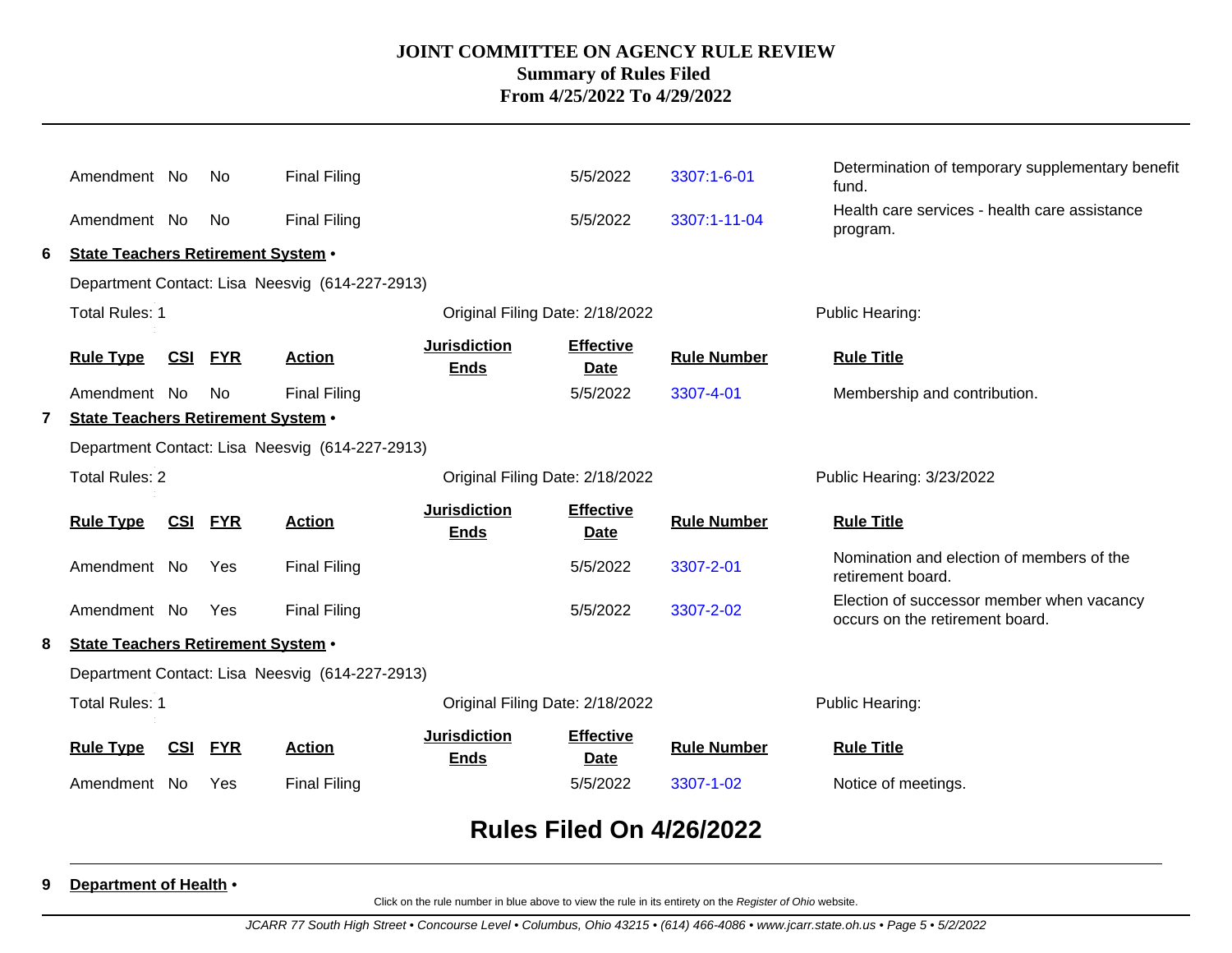#### Department Contact: Alicyn Carrel (614-752-8451)

|    | <b>Total Rules: 4</b>                        |            |            |                                                    | Original Filing Date: 4/26/2022    |                                 |                    | Public Hearing: 5/27/2022                                  |  |
|----|----------------------------------------------|------------|------------|----------------------------------------------------|------------------------------------|---------------------------------|--------------------|------------------------------------------------------------|--|
|    | <b>Rule Type</b>                             | <b>CSI</b> | <b>FYR</b> | <b>Action</b>                                      | <b>Jurisdiction</b><br><b>Ends</b> | <b>Effective</b><br><b>Date</b> | <b>Rule Number</b> | <b>Rule Title</b>                                          |  |
|    | Amendment No                                 |            | Yes        | <b>Original Filing</b>                             | 6/30/2022                          |                                 | 3701-56-01         | Definitions.                                               |  |
|    | Amendment No                                 |            | Yes        | Original Filing                                    | 6/30/2022                          |                                 | 3701-56-02         | Application process.                                       |  |
|    | Amendment No                                 |            | Yes        | <b>Original Filing</b>                             | 6/30/2022                          |                                 | 3701-56-03         | Requirements for contract.                                 |  |
|    | Amendment No                                 |            | Yes        | <b>Original Filing</b>                             | 6/30/2022                          |                                 | 3701-56-04         | Dental health resource shortage areas.                     |  |
| 10 | Department of Health .                       |            |            |                                                    |                                    |                                 |                    |                                                            |  |
|    |                                              |            |            | Department Contact: Alicyn Carrel (614-752-8451)   |                                    |                                 |                    |                                                            |  |
|    | <b>Total Rules: 4</b>                        |            |            |                                                    | Original Filing Date: 4/26/2022    |                                 |                    | Public Hearing: 5/27/2022                                  |  |
|    | <b>Rule Type</b>                             | <b>CSI</b> | <b>FYR</b> | <b>Action</b>                                      | <b>Jurisdiction</b><br><b>Ends</b> | <b>Effective</b><br><b>Date</b> | <b>Rule Number</b> | <b>Rule Title</b>                                          |  |
|    | Amendment No                                 |            | Yes        | <b>Original Filing</b>                             | 6/30/2022                          |                                 | 3701-58-01         | Definitions.                                               |  |
|    | Amendment No                                 |            | Yes        | <b>Original Filing</b>                             | 6/30/2022                          |                                 | 3701-58-02         | Application process.                                       |  |
|    | Amendment No                                 |            | Yes        | Original Filing                                    | 6/30/2022                          |                                 | 3701-58-03         | Requirements for contract.                                 |  |
|    | Amendment No                                 |            | Yes        | Original Filing                                    | 6/30/2022                          |                                 | 3701-58-04         | Dental health resource shortage areas.                     |  |
| 11 | <b>State Board of Pharmacy . Pharmacists</b> |            |            |                                                    |                                    |                                 |                    |                                                            |  |
|    |                                              |            |            | Department Contact: Cameron McNamee (614-466-7322) |                                    |                                 |                    |                                                            |  |
|    | <b>Total Rules: 1</b>                        |            |            |                                                    | Original Filing Date: 1/12/2022    |                                 |                    | Public Hearing: 2/18/2022                                  |  |
|    | <b>Rule Type</b>                             | <b>CSI</b> | <b>FYR</b> | <b>Action</b>                                      | <b>Jurisdiction</b><br><b>Ends</b> | <b>Effective</b><br><b>Date</b> | <b>Rule Number</b> | <b>Rule Title</b>                                          |  |
|    | New Rule                                     | Yes        | No         | <b>Final Filing</b>                                |                                    | 5/6/2022                        | 4729:1-3-07        | Dispensing nicotine replacement therapy by<br>pharmacists. |  |
|    |                                              |            |            |                                                    |                                    |                                 |                    |                                                            |  |

# **Rules Filed On 4/27/2022**

#### **12 Department of Agriculture** • **Animal Industry**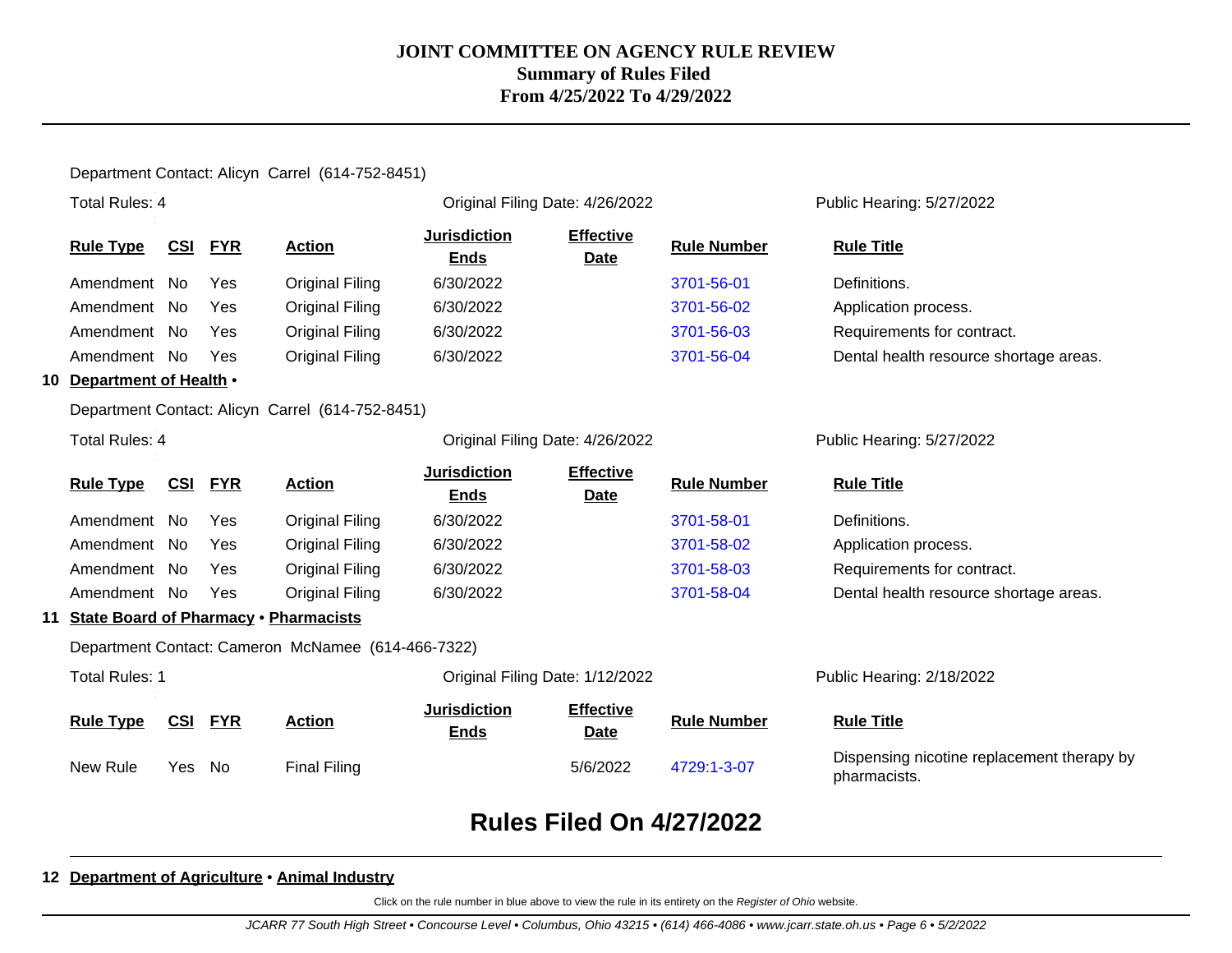|                                  |        |                |                                                         | Department Contact: Jacquelyn Rachelle Keller-Potvin (614-728-6340) |                                 |                    |                                               |
|----------------------------------|--------|----------------|---------------------------------------------------------|---------------------------------------------------------------------|---------------------------------|--------------------|-----------------------------------------------|
| <b>Total Rules: 1</b>            |        |                |                                                         |                                                                     | Original Filing Date: 2/23/2022 |                    | Public Hearing: 3/30/2022                     |
| Rule Type CSI FYR                |        |                | <b>Action</b>                                           | <b>Jurisdiction</b><br><b>Ends</b>                                  | <b>Effective</b><br>Date        | <b>Rule Number</b> | <b>Rule Title</b>                             |
| Amendment Yes Yes                |        |                | To Be Refiled                                           |                                                                     |                                 | 901:1-6-08         | Licensing.                                    |
|                                  |        |                | 13 Department of Mental Health and Addiction Services . |                                                                     |                                 |                    |                                               |
|                                  |        |                | Department Contact: Emily Henry (614-752-8365)          |                                                                     |                                 |                    |                                               |
| <b>Total Rules: 1</b>            |        |                |                                                         |                                                                     | Original Filing Date: 3/24/2022 |                    | Public Hearing: 4/25/2022                     |
| <b>Rule Type</b>                 |        | CSI FYR        | <b>Action</b>                                           | <b>Jurisdiction</b><br><b>Ends</b>                                  | <b>Effective</b><br><b>Date</b> | <b>Rule Number</b> | <b>Rule Title</b>                             |
| Amendment Yes No                 |        |                | <b>Revised Filing</b>                                   | 5/28/2022                                                           |                                 | 5122-40-06         | Medication assisted treatment administration. |
| 14 Ohio Department of Medicaid . |        |                |                                                         |                                                                     |                                 |                    |                                               |
|                                  |        |                | Department Contact: Tommi Potter (614-752-3877)         |                                                                     |                                 |                    |                                               |
|                                  |        |                |                                                         |                                                                     |                                 |                    |                                               |
| <b>Total Rules: 1</b>            |        |                |                                                         |                                                                     | Original Filing Date: 4/15/2022 |                    | Public Hearing: 5/16/2022                     |
| <b>Rule Type</b>                 |        | <b>CSI FYR</b> | <b>Action</b>                                           | <b>Jurisdiction</b><br><b>Ends</b>                                  | <b>Effective</b><br>Date        | <b>Rule Number</b> | <b>Rule Title</b>                             |
| New Rule                         | Yes No |                | <b>Revised Filing</b>                                   | 6/19/2022                                                           |                                 | 5160-1-31          | Prior authorization.                          |
|                                  |        |                |                                                         |                                                                     | <b>Rules Filed On 4/28/2022</b> |                    |                                               |
|                                  |        |                | 15 Attorney General . Consumer Protection               |                                                                     |                                 |                    |                                               |
|                                  |        |                | Department Contact: Corey Jordan (614-387-4269)         |                                                                     |                                 |                    |                                               |
| Total Rules: 10                  |        |                |                                                         |                                                                     | Original Filing Date: 4/28/2022 |                    | Public Hearing:                               |
| <b>Rule Type</b>                 |        | <b>CSI FYR</b> | <b>Action</b>                                           | <b>Jurisdiction</b><br><b>Ends</b>                                  | <b>Effective</b><br>Date        | <b>Rule Number</b> | <b>Rule Title</b>                             |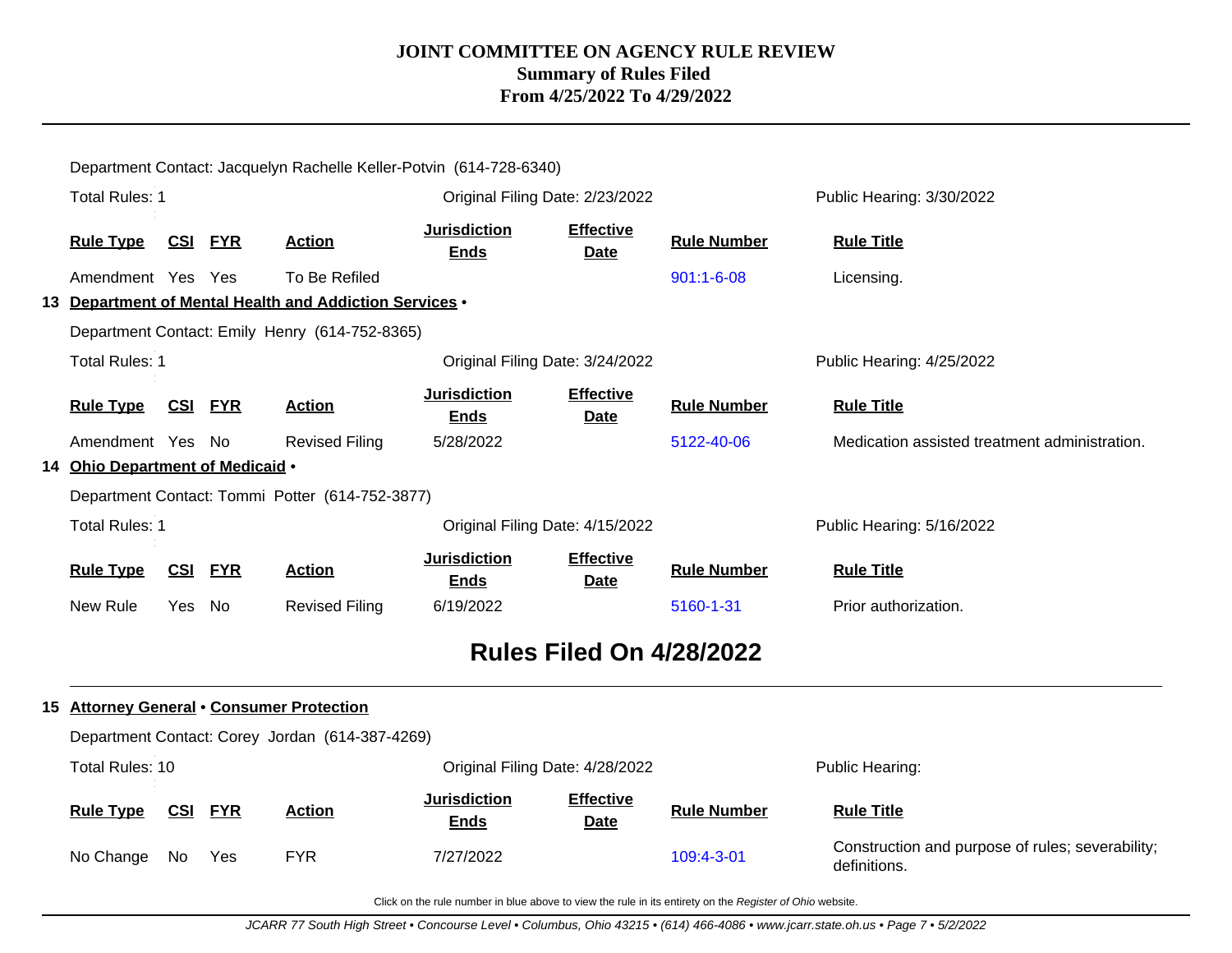| <b>Total Rules: 1</b><br><b>Rule Type</b>                 | <b>CSI</b> | <b>FYR</b> | <b>Action</b>                                  | <b>Jurisdiction</b><br><b>Ends</b> | Original Filing Date: 11/30/2021<br><b>Effective</b><br><b>Date</b> | <b>Rule Number</b>       | Public Hearing:<br><b>Rule Title</b>                                                      |
|-----------------------------------------------------------|------------|------------|------------------------------------------------|------------------------------------|---------------------------------------------------------------------|--------------------------|-------------------------------------------------------------------------------------------|
|                                                           |            |            | Department Contact: Tom Simmons (614-202-7971) |                                    |                                                                     |                          |                                                                                           |
| 18 Department of Aging .                                  |            |            |                                                |                                    |                                                                     |                          |                                                                                           |
| Amendment No                                              |            | Yes        | To Be Refiled                                  |                                    |                                                                     | 173-40-03                | PASSPORT program (state-funded component):<br>individual disenrollment and other actions. |
| <b>Rule Type</b>                                          | <u>CSI</u> | <b>FYR</b> | <b>Action</b>                                  | <b>Jurisdiction</b><br>Ends        | <b>Effective</b><br><b>Date</b>                                     | <b>Rule Number</b>       | <b>Rule Title</b>                                                                         |
| <b>Total Rules: 1</b>                                     |            |            |                                                |                                    | Original Filing Date: 11/30/2021                                    |                          | Public Hearing:                                                                           |
|                                                           |            |            | Department Contact: Tom Simmons (614-202-7971) |                                    |                                                                     |                          |                                                                                           |
| 17 Department of Aging .                                  |            |            |                                                |                                    |                                                                     |                          |                                                                                           |
| Amendment No                                              |            | Yes        | <b>Refiled Filing</b>                          | 5/28/2022                          |                                                                     | 173-40-03                | PASSPORT program (state-funded component):<br>individual disenrollment and other actions. |
| <b>Rule Type</b>                                          | <u>CSI</u> | <b>FYR</b> | <b>Action</b>                                  | <b>Jurisdiction</b><br><b>Ends</b> | <b>Effective</b><br><b>Date</b>                                     | <b>Rule Number</b>       | <b>Rule Title</b>                                                                         |
| <b>Total Rules: 1</b><br>Original Filing Date: 11/30/2021 |            |            |                                                |                                    |                                                                     |                          | Public Hearing:                                                                           |
|                                                           |            |            | Department Contact: Tom Simmons (614-202-7971) |                                    |                                                                     |                          |                                                                                           |
| 16 Department of Aging .                                  |            |            |                                                |                                    |                                                                     |                          |                                                                                           |
| No Change                                                 | No         | Yes        | <b>FYR</b>                                     | 7/27/2022                          |                                                                     | 109:4-3-30               | Limitation on advance payments.                                                           |
| No Change                                                 | No         | Yes        | <b>FYR</b>                                     | 7/27/2022                          |                                                                     | 109:4-3-29               | Distribution and receipt of home mortgage loan<br>informational document.                 |
| No Change                                                 | No         | Yes        | <b>FYR</b>                                     | 7/27/2022                          |                                                                     | 109:4-3-28               | Unconscionable terms in home mortgage loans.                                              |
| No Change                                                 | No.        | Yes        | <b>FYR</b>                                     | 7/27/2022                          |                                                                     | 109:4-3-26               | Reasonable, tangible net benefit.                                                         |
| No Change<br>No Change                                    | No<br>No.  | Yes<br>Yes | <b>FYR</b>                                     | 7/27/2022                          |                                                                     | 109:4-3-25               | Improperly influencing appraiser.<br>Debt collection agreements.                          |
| No Change                                                 | No         | Yes        | <b>FYR</b><br><b>FYR</b>                       | 7/27/2022<br>7/27/2022             |                                                                     | 109:4-3-22<br>109:4-3-24 | Recommending default.                                                                     |
| No Change                                                 | No         | Yes        | <b>FYR</b>                                     | 7/27/2022                          |                                                                     | 109:4-3-21               | Instructing consumer to ignore information.                                               |
| No Change                                                 | No         | Yes        | <b>FYR</b>                                     | 7/27/2022                          |                                                                     | 109:4-3-20               | Refinancing a low rate mortgage.                                                          |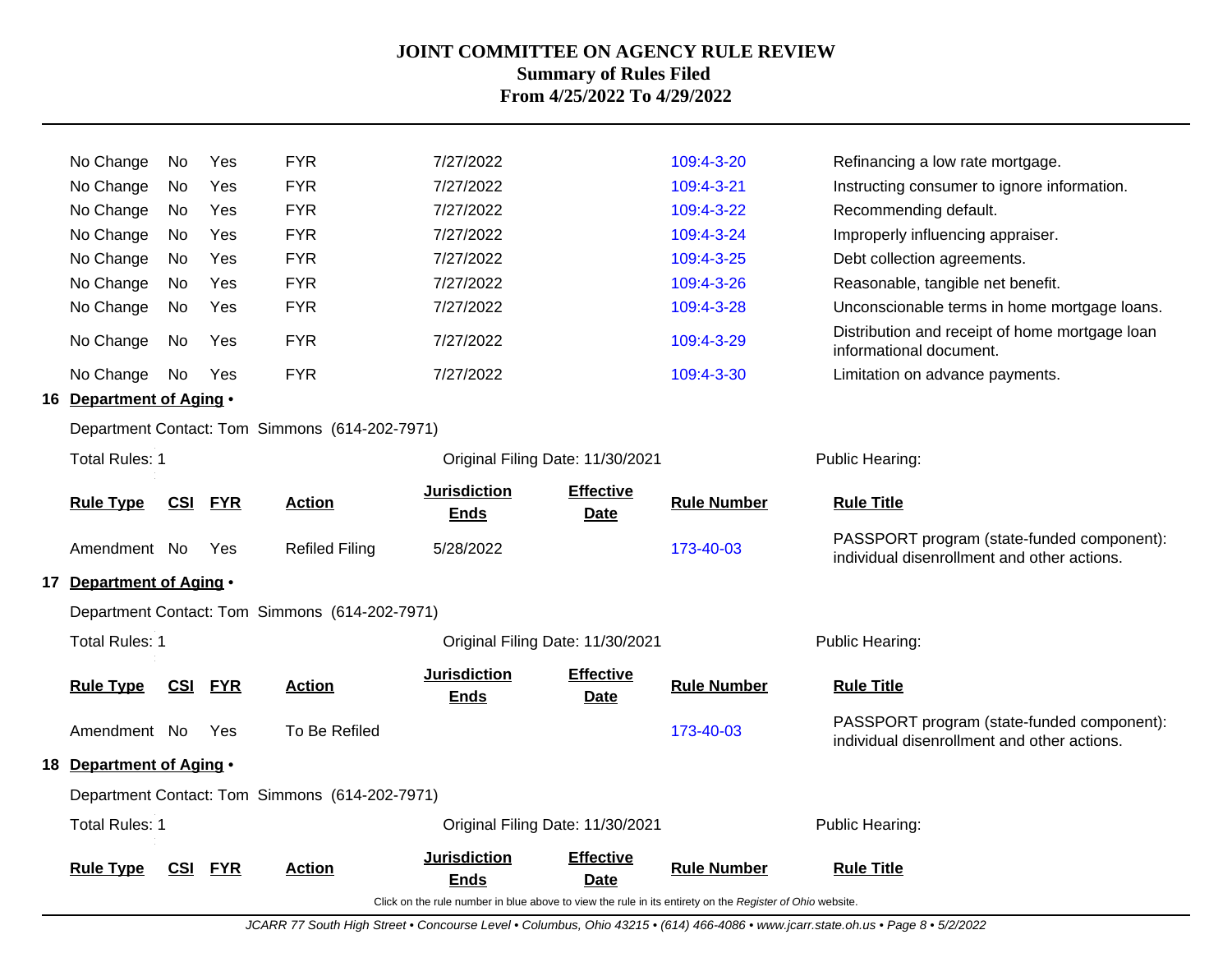|    | Amendment No<br>19 Department of Aging . |                | Yes        | <b>Refiled Filing</b>                                              | 5/28/2022                          |                                 | 173-51-03          | Assisted living program (state-funded component):<br>disenrollment and other adverse actions. |
|----|------------------------------------------|----------------|------------|--------------------------------------------------------------------|------------------------------------|---------------------------------|--------------------|-----------------------------------------------------------------------------------------------|
|    |                                          |                |            | Department Contact: Tom Simmons (614-202-7971)                     |                                    |                                 |                    |                                                                                               |
|    | <b>Total Rules: 1</b>                    |                |            |                                                                    | Original Filing Date: 11/30/2021   |                                 |                    | Public Hearing:                                                                               |
|    | <b>Rule Type</b>                         | CSI FYR        |            | <b>Action</b>                                                      | <b>Jurisdiction</b><br><b>Ends</b> | <b>Effective</b><br><b>Date</b> | <b>Rule Number</b> | <b>Rule Title</b>                                                                             |
|    | Amendment No                             |                | Yes        | To Be Refiled                                                      |                                    |                                 | 173-51-03          | Assisted living program (state-funded component):<br>disenrollment and other adverse actions. |
|    |                                          |                |            | 20 Department of Job and Family Services . Division of Food Stamps |                                    |                                 |                    |                                                                                               |
|    |                                          |                |            | Department Contact: Michael Lynch (614-466-4605)                   |                                    |                                 |                    |                                                                                               |
|    | Total Rules: 4                           |                |            |                                                                    | Original Filing Date: 4/28/2022    |                                 |                    | Public Hearing:                                                                               |
|    | <b>Rule Type</b>                         | <b>CSI</b>     | <b>FYR</b> | <b>Action</b>                                                      | <b>Jurisdiction</b><br><b>Ends</b> | <b>Effective</b><br><b>Date</b> | <b>Rule Number</b> | <b>Rule Title</b>                                                                             |
|    | Amendment No                             |                | No.        | Original Filing                                                    | 7/2/2022                           |                                 | 5101:4-4-31        | Food assistance: anticipating income.                                                         |
|    | Amendment No                             |                | No.        | Original Filing                                                    | 7/2/2022                           |                                 | 5101:4-5-03        | Food assistance: establishing certification periods.                                          |
|    | Amendment No                             |                | No.        | Original Filing                                                    | 7/2/2022                           |                                 | 5101:4-7-01        | Food assistance: reporting requirements during the<br>certification period.                   |
|    | Amendment No                             |                | No.        | <b>Original Filing</b>                                             | 7/2/2022                           |                                 | 5101:4-7-07        | Food assistance: recertification.                                                             |
|    |                                          |                |            |                                                                    |                                    | <b>Rules Filed On 4/29/2022</b> |                    |                                                                                               |
| 21 |                                          |                |            | Department of Developmental Disabilities .                         |                                    |                                 |                    |                                                                                               |
|    |                                          |                |            | Department Contact: Becky Phillips (614-644-7393)                  |                                    |                                 |                    |                                                                                               |
|    | <b>Total Rules: 4</b>                    |                |            |                                                                    | Original Filing Date: 4/14/2022    |                                 |                    | Public Hearing: 5/17/2022                                                                     |
|    | <b>Rule Type</b>                         | <b>CSI FYR</b> |            | <b>Action</b>                                                      | <b>Jurisdiction</b><br><b>Ends</b> | <b>Effective</b><br>Date        | <b>Rule Number</b> | <b>Rule Title</b>                                                                             |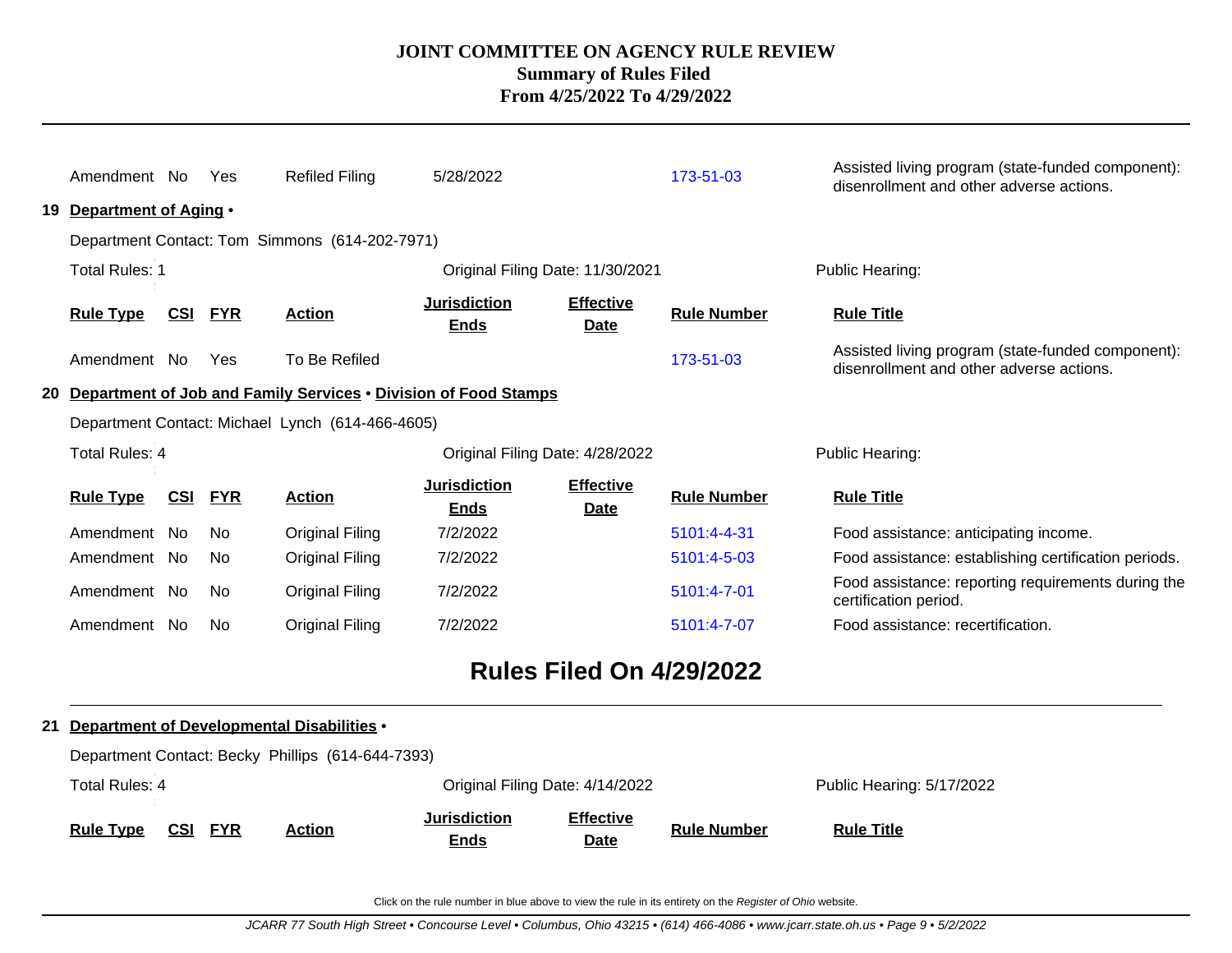| Amendment Yes    |        | - No | <b>Revised Filing</b> | 6/18/2022 | 5123-9-06 |
|------------------|--------|------|-----------------------|-----------|-----------|
| Amendment Yes No |        |      | <b>Revised Filing</b> | 6/18/2022 | 5123-9-23 |
| New Rule         | Yes No |      | <b>Revised Filing</b> | 6/18/2022 | 5123-9-26 |
| Amendment Yes    |        | - No | <b>Revised Filing</b> | 6/18/2022 | 5123-9-45 |

#### **22 Department of Health** •

Department Contact: Alicyn Carrel (614-752-8451)

Total Rules: 23 **Original Filing Date: 4/29/2022** Public Hearing: 5/31/2022 Public Hearing: 5/31/2022

**Effective**

| Home and community-based services waivers -      |
|--------------------------------------------------|
| documentation and payment for services under the |
| individual options and level one waivers.        |

Home and community-based services waivers environmental accessibility adaptations under the individual options and level one waivers.

Home and community-based services waivers self-directed transportation under the individual options, level one, and self-empowered life funding waivers.

Home and community-based services waivers participant-directed goods and services under the self-empowered life funding waiver.

|                   | CSI | <u>FYR</u> | <u>Action</u>   | <b>Jurisdiction</b> | <b>Effective</b> | <b>Rule Number</b> | <b>Rule Title</b>                                                                         |
|-------------------|-----|------------|-----------------|---------------------|------------------|--------------------|-------------------------------------------------------------------------------------------|
| <b>Rule Type</b>  |     |            |                 | <b>Ends</b>         | <b>Date</b>      |                    |                                                                                           |
| Amendment         | Yes | Yes        | Original Filing | 7/3/2022            |                  | 3701-83-04         | License application and renewal procedures.                                               |
| Amendment Yes     |     | Yes        | Original Filing | 7/3/2022            |                  | 3701-83-05.2       | Civil penalties.                                                                          |
| Amendment Yes     |     | Yes        | Original Filing | 7/3/2022            |                  | 3701-83-07         | Patient care policies.                                                                    |
| Amendment Yes Yes |     |            | Original Filing | 7/3/2022            |                  | 3701-83-08         | General personnel and staffing requirements.                                              |
| Amendment Yes Yes |     |            | Original Filing | 7/3/2022            |                  | 3701-83-15         | Definitions - ambulatory surgical facilities.                                             |
| Amendment Yes     |     | Yes        | Original Filing | 7/3/2022            |                  | 3701-83-17         | Admission; transfer; discharge - ambulatory<br>surgical facilities.                       |
| Amendment         | Yes | Yes        | Original Filing | 7/3/2022            |                  | 3701-83-20         | Building and site requirements; equipment -<br>ambulatory surgical facilities.            |
| Amendment Yes     |     | Yes        | Original Filing | 7/3/2022            |                  | 3701-83-22         | Quality assessment and performance improvement<br>system - ambulatory surgial facilities. |
| Amendment         | Yes | Yes        | Original Filing | 7/3/2022            |                  | 3701-83-37         | Admission; discharge; transfer - freestanding<br>birthing centers.                        |
| Amendment         | Yes | Yes        | Original Filing | 7/3/2022            |                  | 3701-83-43         | Definitions - freestanding radiation therapy centers.                                     |
|                   |     |            |                 |                     |                  |                    |                                                                                           |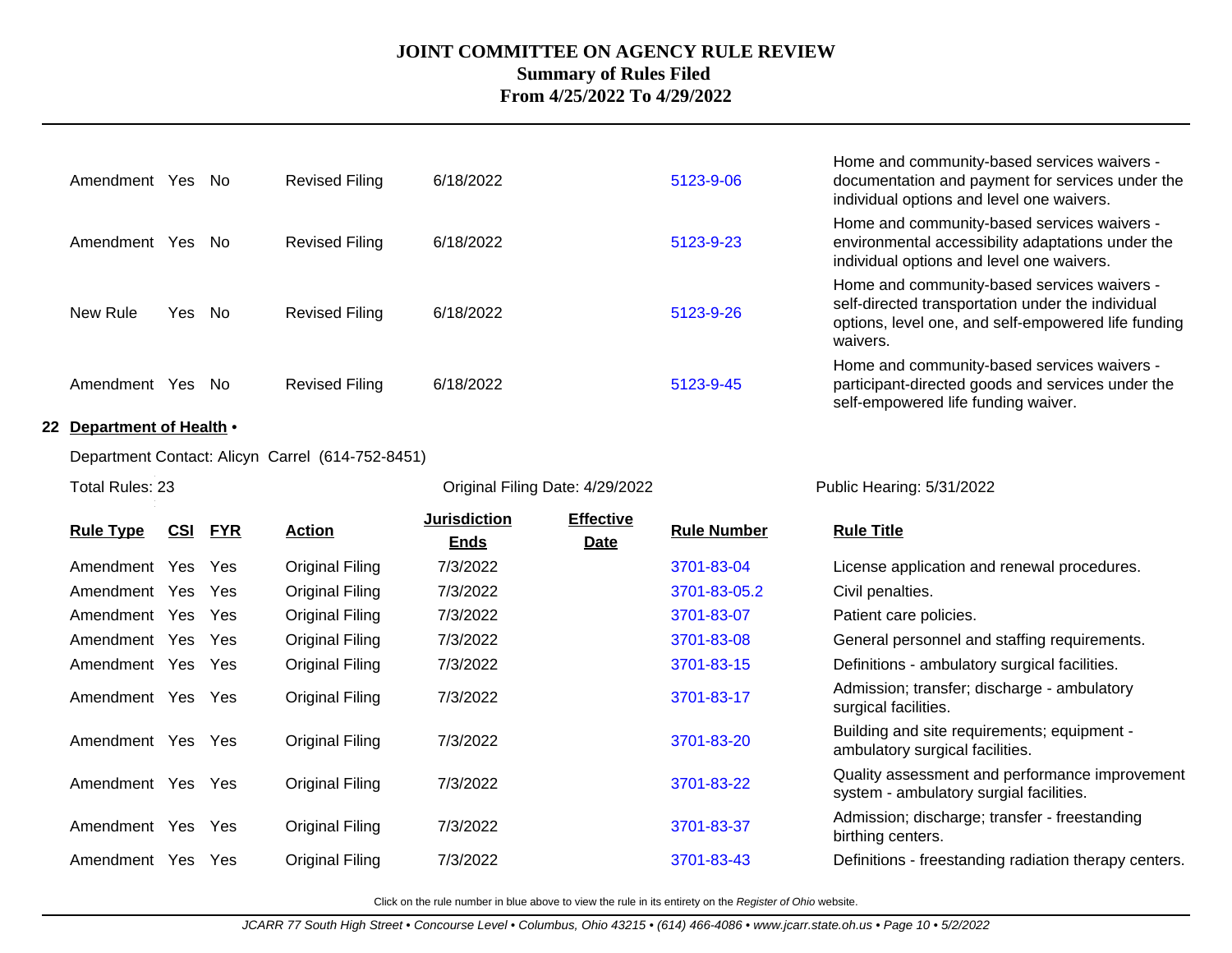| <b>Rule Type</b>                                | CSI     | <b>FYR</b> | <b>Action</b>          | <b>Jurisdiction</b><br><b>Ends</b> | <b>Effective</b><br><b>Date</b> | <b>Rule Number</b> | <b>Rule Title</b>                                                                                   |  |  |  |
|-------------------------------------------------|---------|------------|------------------------|------------------------------------|---------------------------------|--------------------|-----------------------------------------------------------------------------------------------------|--|--|--|
| <b>Total Rules: 1</b>                           |         |            |                        | Original Filing Date: 4/29/2022    |                                 |                    | Public Hearing:                                                                                     |  |  |  |
| Department Contact: Tommi Potter (614-752-3877) |         |            |                        |                                    |                                 |                    |                                                                                                     |  |  |  |
| 23 Ohio Department of Medicaid .                |         |            |                        |                                    |                                 |                    |                                                                                                     |  |  |  |
| Amendment Yes Yes                               |         |            | <b>Original Filing</b> | 7/3/2022                           |                                 | 3701-83-55         | Quality assessment and performance<br>improvement-freestanding diagnostic imaging<br>centers.       |  |  |  |
| Amendment Yes Yes                               |         |            | <b>Original Filing</b> | 7/3/2022                           |                                 | 3701-83-54         | Medical records requirements - freestanding<br>diagnostic imaging centers.                          |  |  |  |
| Amendment Yes Yes                               |         |            | <b>Original Filing</b> | 7/3/2022                           |                                 | 3701-83-53         | Service standards and equipment - freestanding<br>diagnostic imaging centers.                       |  |  |  |
| Amendment Yes Yes                               |         |            | <b>Original Filing</b> | 7/3/2022                           |                                 | 3701-83-52         | Personnel and staffing requirements - freestanding<br>diagnostic imaging centers.                   |  |  |  |
| Amendment Yes Yes                               |         |            | <b>Original Filing</b> | 7/3/2022                           |                                 | 3701-83-51         | Definitions - freestanding diagnostic imaging<br>centers.                                           |  |  |  |
| New Rule                                        | Yes No  |            | <b>Original Filing</b> | 7/3/2022                           |                                 | 3701-83-50         | Quality assessment and performance improvement<br>program - freestanding radiation therapy centers. |  |  |  |
| Rescission                                      | Yes Yes |            | <b>Original Filing</b> | 7/3/2022                           |                                 | 3701-83-50         | Quality assessment and performance improvement<br>program - freestanding radiation therapy centers. |  |  |  |
| Amendment Yes Yes                               |         |            | <b>Original Filing</b> | 7/3/2022                           |                                 | 3701-83-49         | Medical record - freestanding radiation therapy<br>centers.                                         |  |  |  |
| Amendment Yes Yes                               |         |            | <b>Original Filing</b> | 7/3/2022                           |                                 | 3701-83-48         | Equipment standards - freestanding radiation<br>therapy centers.                                    |  |  |  |
| Amendment Yes Yes                               |         |            | <b>Original Filing</b> | 7/3/2022                           |                                 | 3701-83-47         | Radiation safety standards - freestanding radiation<br>therapy centers.                             |  |  |  |
| Amendment Yes Yes                               |         |            | <b>Original Filing</b> | 7/3/2022                           |                                 | 3701-83-46         | Treatment standards - freestanding radiation<br>therapy centers.                                    |  |  |  |
| Amendment Yes Yes                               |         |            | <b>Original Filing</b> | 7/3/2022                           |                                 | 3701-83-45         | Personnel requirements and qualifications -<br>freestanding radiation therapy centers.              |  |  |  |
| Amendment Yes Yes                               |         |            | <b>Original Filing</b> | 7/3/2022                           |                                 | 3701-83-44         | General service standards - freestanding radiation<br>therapy centers.                              |  |  |  |
|                                                 |         |            |                        |                                    |                                 |                    |                                                                                                     |  |  |  |